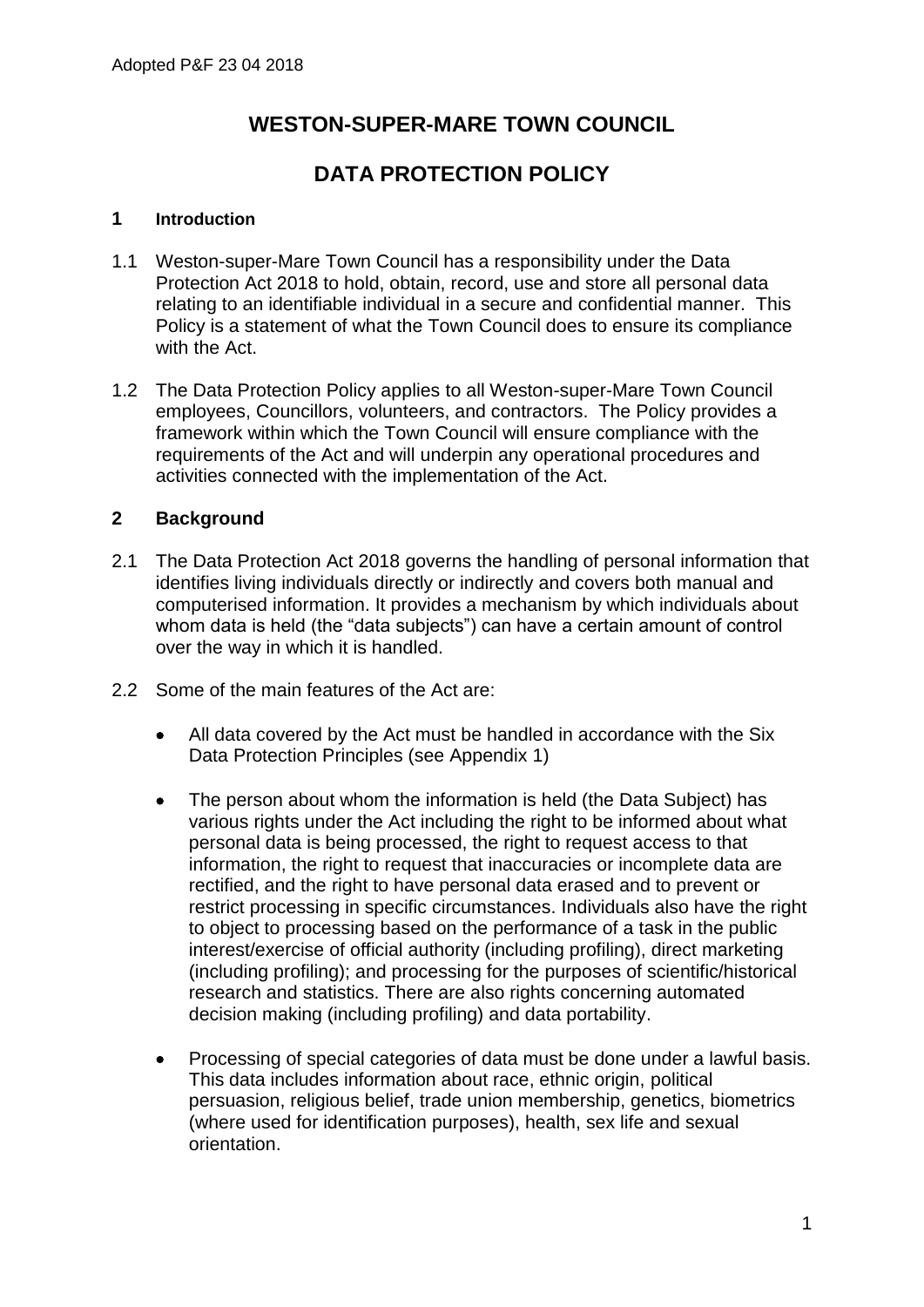- The Data Protection Act deals with criminal offence data in a similar way to special category data, and sets out specific conditions providing lawful authority for processing it.
- There is a principle of accountability of data controllers to implement appropriate technical and organisational measures that include internal data protection policies and procedures, staff training and awareness of the requirements of the Act, internal audits of processing activities, maintaining relevant documentation on processing activities, appointing a data protection officer, and implementing measures that meet the principles of data protection by design and data protection by default, including data minimisation, transparency, and creating and improving security features on an ongoing basis.
- Data protection impact assessments are carried out where appropriate as part of the design and planning of projects, systems and programmes.
- Data controllers must have written contracts in place with all data processors and ensure that processors are only appointed if they can provide 'sufficient guarantees' that the requirements of the Act will be met and the rights of data subjects protected.
- Data breaches that are likely to result in a risk to the rights and freedoms of individuals must be reported to the Information Commissioner's Office within 72 hours of the Council becoming aware of the breach. Where a breach is likely to result in a high risk to the rights and freedoms of individuals, the Council will notify those individuals concerned directly.
- The Information Commissioner is responsible for regulation and issue notices to organisations where they are not complying with the requirements of the Act. She also has the ability to prosecute those who commit offences under the Act and to issue fines.

# **3 Policy Statement**

3.1 The Town Council is committed to ensuring that personal information is handled in a secure and confidential manner in accordance with its obligations under the Data Protection Act 2018 and professional guidelines. The Town Council will use all appropriate and necessary means at its disposal to comply with the Data Protection Act and associated guidance.

# **4 Roles and Responsibilities**

# *4.1 Data Protection Officer*

- 4.1.1 The Data Protection Officer is Paul Russell and he is responsible for the following tasks;
- 4.1.2 Informing and advising the Town Council, any processor engaged by the Town Council as data controller, and any employee of the Town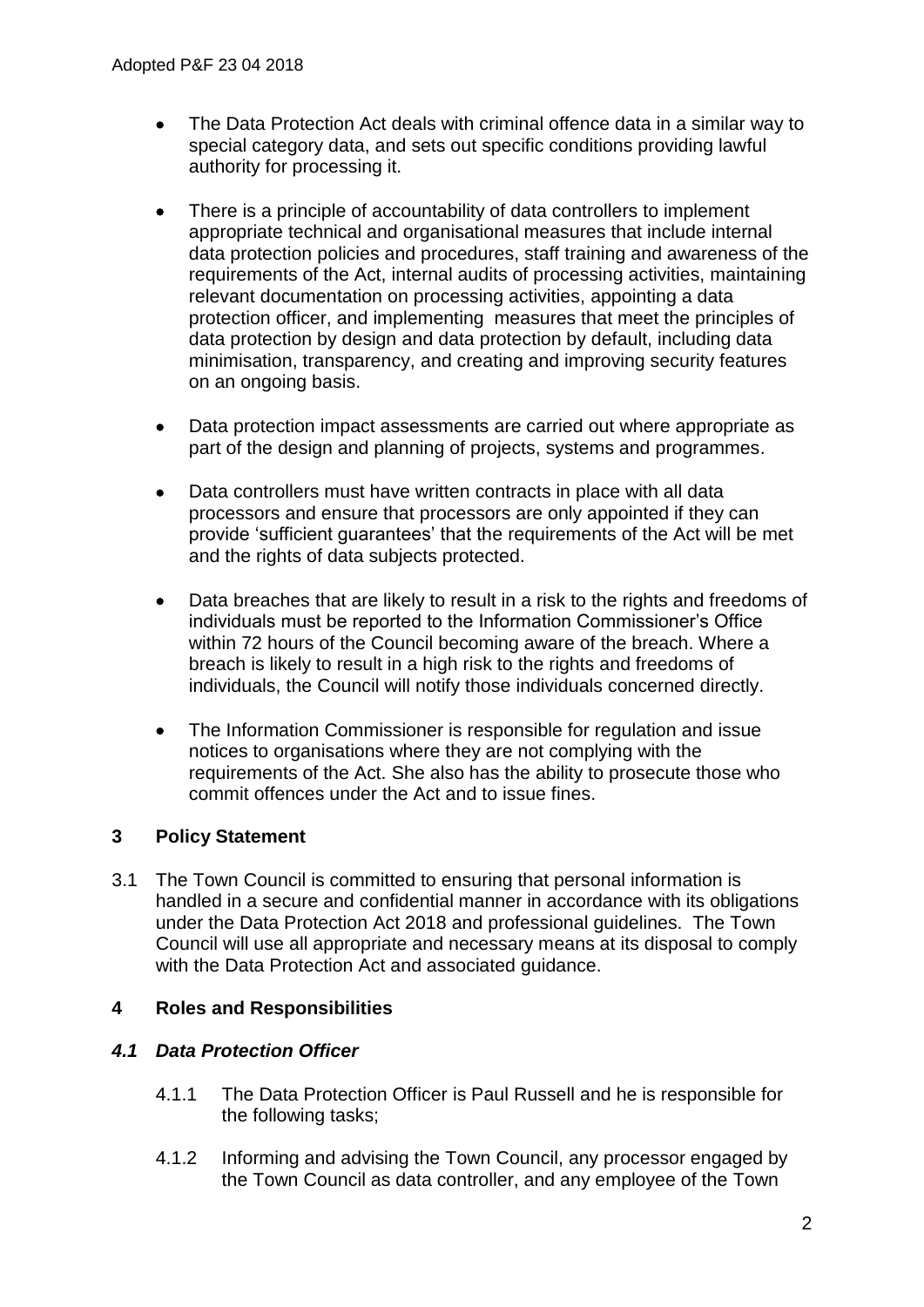Council who carries out processing of personal data, of that person's obligations under the legislation;

- 4.1.3 Providing advice and monitoring for the carrying out of a data protection impact assessments;
- 4.1.4 Co-operating with the Information Commissioner's Office, acting as the contact point for the Information Commissioner's Office monitoring compliance with policies of the Town Council in relation to the protection of personal data monitoring compliance by the Town Council with the legislation.
- 4.1.5 In relation to the policies mentioned above, the data protection officer's tasks include:-
	- (a) assigning responsibilities under those policies,
	- (b) raising awareness of those policies,
	- (c) training staff involved in processing operations, and
	- (d) conducting audits required under those policies.
- 4.1.6 The Town Council must provide the Data Protection Officer with the necessary resources and access to personal data and processing operations to enable them to perform the tasks outlined above and to maintain their expert knowledge of data protection law and practice.

# *4.2 Town Council*

4.2.1 The Town Council will be responsible for ensuring that the organisation complies with its responsibilities under the Data Protection Act through monitoring of activities and incidents via reporting by the Data Protection Officer. The Town Council will also ensure that there are adequate resources to support the work outlined in this policy to ensure compliance with the Data Protection Act.

# *4.3 All Staff and Councillors*

- 4.3.1 All staff and Councillors will ensure that:-
	- Personal information is treated in a confidential manner in accordance with this and any associated policies.
	- The rights of data subjects are respected at all times.
	- Privacy notices will be made available to inform individuals how their data is being processed.
	- Personal information is only used for the stated purpose, unless explicit consent has been given by the Data Subject to use their information for a different purpose.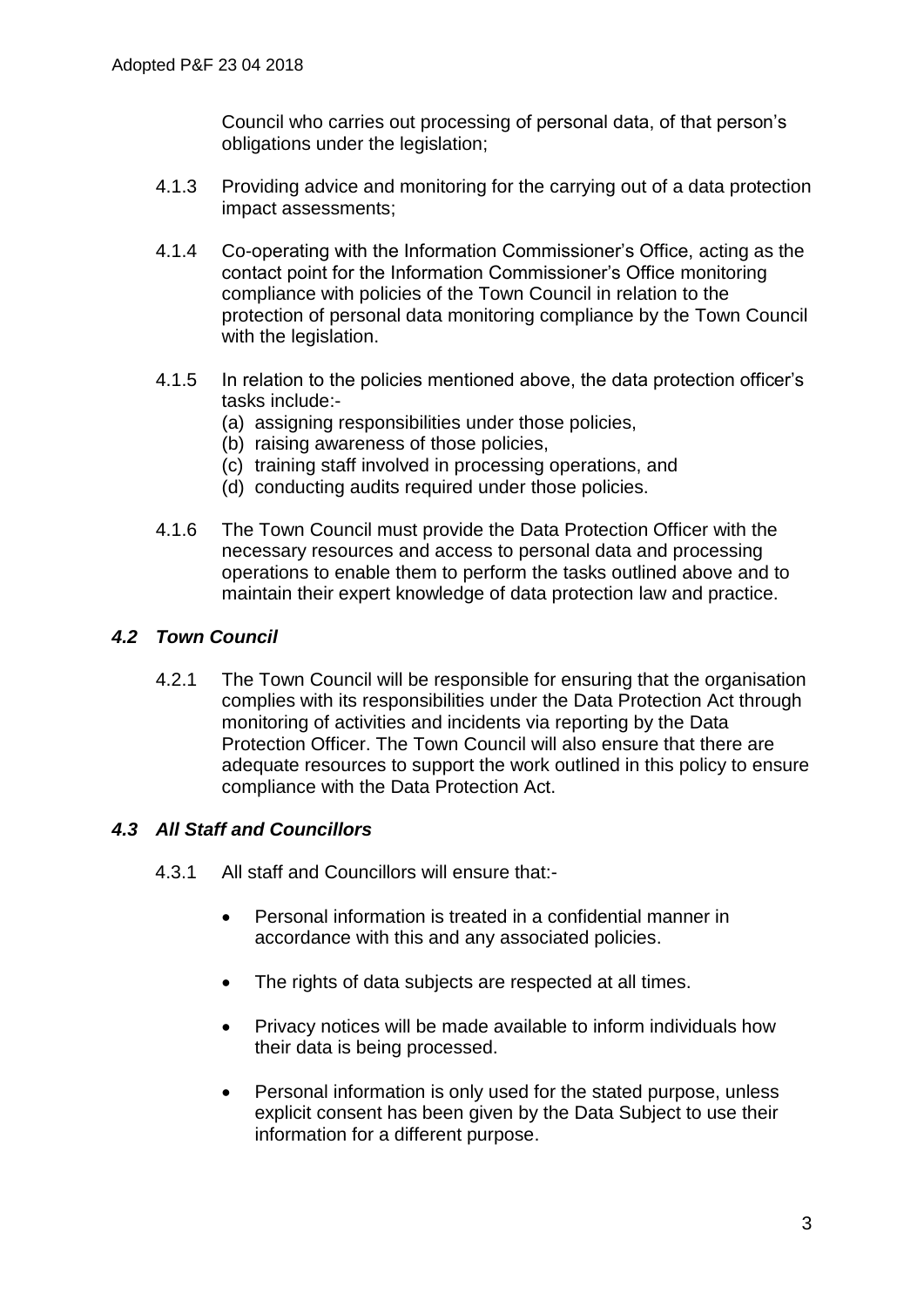- Personal information is only disclosed on a strict need to know basis, to recipients who are entitled to that information.
- Personal information held within applications, systems, personal or shared drives is only accessed in order to carry out work responsibilities.
- Personal information is recorded accurately and is kept up to date.
- They refer any subject access requests and/or requests in relation to the rights of individuals to the Data Protection Officer.
- They raise actual or potential breaches of the Data Protection Act to the Data Protection Officer as soon as the breach is discovered.

It is the responsibility of all staff and Councillors to ensure that they comply with the requirements of this policy and any associated policies or procedures.

### *4.4 Contractors and Employment Agencies*

Where contractors are used, the contracts between the Town Council and these third parties should contain mandatory information assurance clauses to ensure that the contract staff are bound by the same code of behaviour as Town Council members of staff and Councillors in relation to the Data Protection Act.

### *4.5 Volunteers*

All volunteers are bound by the same code of behaviour as Town Council members of staff and Councillors in relation to the Data Protection Act.

### **5 Records Management**

5.1 Good records management practice plays a pivotal role in ensuring that the Town Council is able to meet its obligations to provide information, and to retain it, in a timely and effective manner in order to meet the requirements of the Act. All records should be retained and disposed of in accordance with the Town Council retention schedule.

### **6 Consent**

- 6.1 The Town Council will take all reasonable steps to ensure that service users, members of staff, volunteers, and contractors are informed of the reasons the Town Council requires information from them, how that information will be used and who it will be shared with. This will enable the data subject to give explicit informed consent to the Town Council handling their data where the legal basis for processing is consent.
- 6.2 Should the Town Council wish to use personal data for any purpose other than that specified when it was originally obtained, the data subject's explicit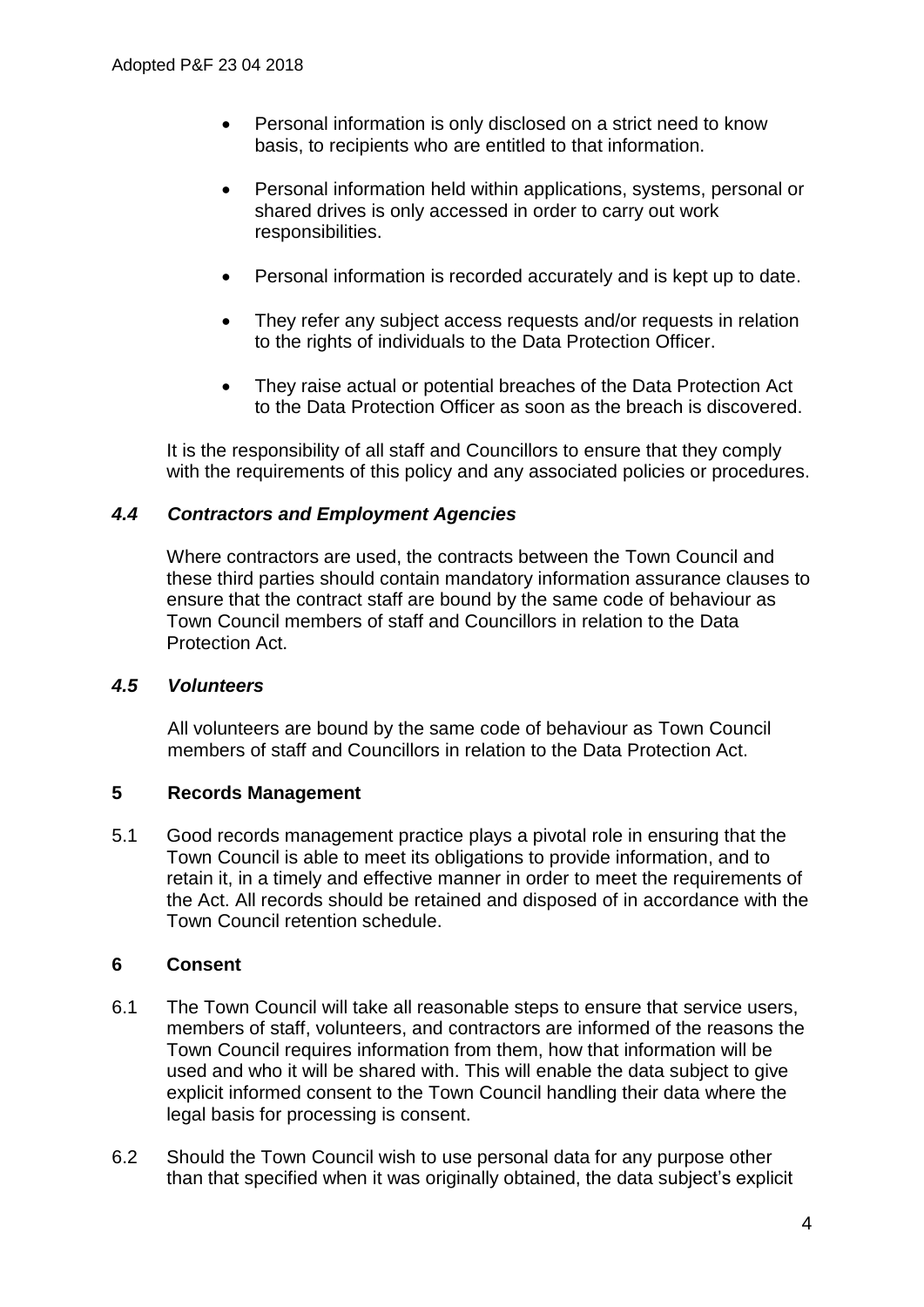consent should be obtained prior to using the data in the new way unless exceptionally such use is in accordance with other provisions of the Act.

6.3 Should the Town Council wish to share personal data with anyone other that those recipients specified at the time the data was originally obtained, the data subject's explicit consent should be obtained prior to sharing that data, failure to do so could result in a breach of confidentiality.

# **7 Accuracy and Data Quality**

- 7.1 The Town Council will ensure that all reasonable steps are taken to confirm the validity of personal information directly with the data subject.
- 7.2 All members of staff and Councillors must ensure that service user personal information is checked and kept accurate and up to date on a regular basis, for example, by checking it with the service user when they attend for appointments in order that the information held can be validated.
- 7.3 Where a member of the public exercises their right for their data to be erased, rectified, or restricted, or where a member of the public objects to the processing of their data, the Data Protection Officer must be notified and the appropriate procedures followed.

# **8 Data Protection Impact Assessments**

8.1 A data protection impact assessment is a process which helps to assess privacy risks to individuals in the collection, use and disclosure of information. They must be carried out at the early stages of projects and are embedded in to the Town Council's decision making process.

# **9 Providers**

9.1 The Town Council must have written contracts in place with all suppliers who process personal data on behalf of the Town Council as "data processors". The Town Council will ensure that processors are only appointed if they can provide 'sufficient guarantees' through the procurement process that the requirements of the Act will be met and the rights of data subjects protected.

# **10 Complaints**

- 10.1 Any expression of dissatisfaction from an applicant with reference to the Town Council's handling of personal information will be treated as a complaint, and handled under the Town Council's complaint's processes. The Data Protection Officer will be involved in responding to the complaint.
- 10.2 Should the complainant remain dissatisfied with the outcome of their complaint to the Council, a complaint can be made to the Information Commissioner's Office who will then investigate the complaint and take action where necessary.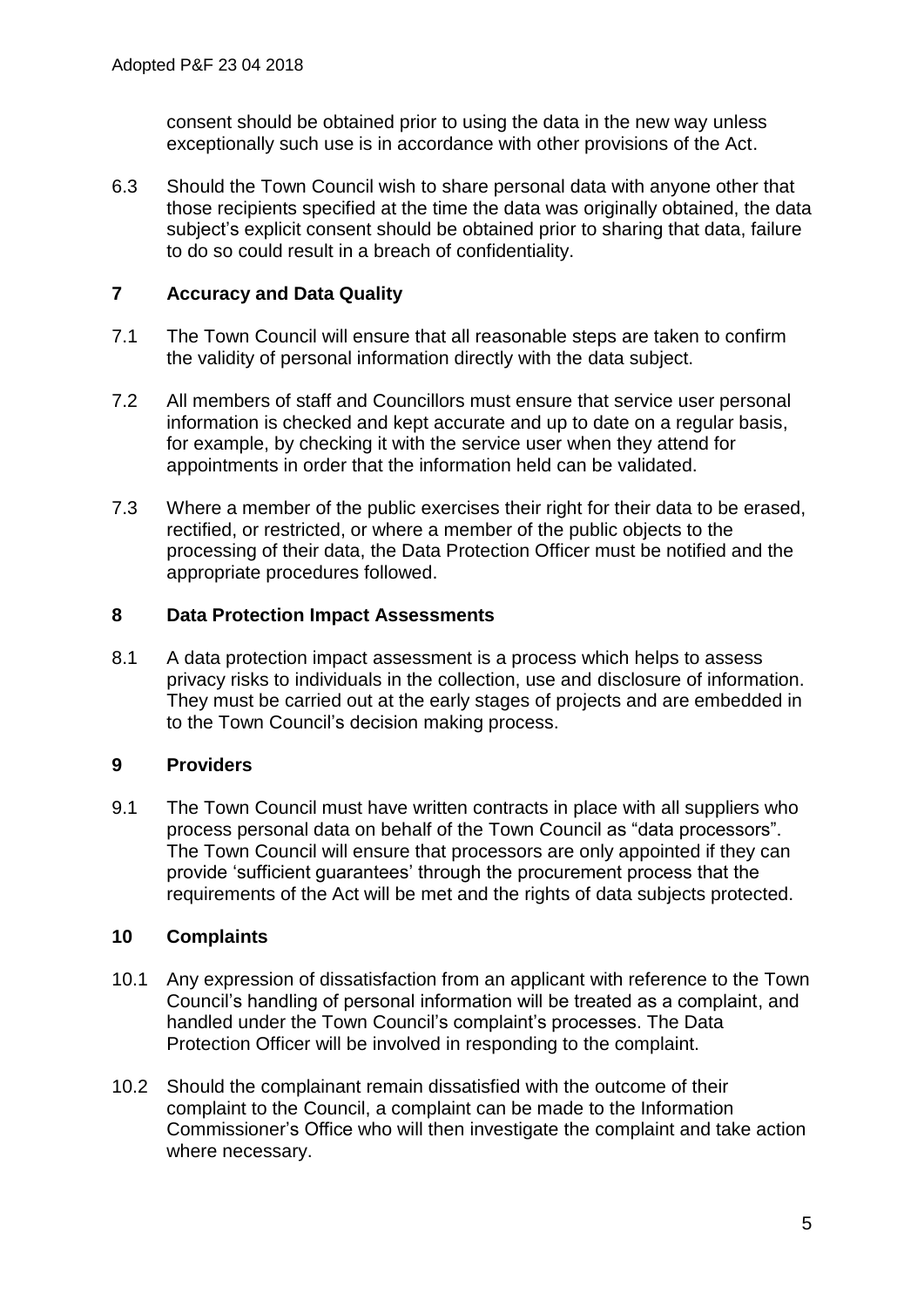### **11 Security and Confidentiality**

- 11.1 All staff and Councillors must ensure that information relating to identifiable individuals is kept secure and confidential at all times. The Town Council will ensure that its holdings of personal data are properly secured from loss or corruption and that no unauthorised disclosures of personal data are made.
- 11.2 The Town Council will ensure that information is not transferred to countries outside the European Economic Area (EEA) unless that country has an adequate level of protection for security and confidentiality of information which has been confirmed by the Information Commissioner.

### **12 Rights of Data Subjects**

- 12.1 Individuals wishing to request their information as a subject access request should contact the Town Council, who will arrange for the information to be processed in accordance with the Data Protection Act. Further information on this is available in a separate document, *How to access your records.*
- 12.2 Individuals should also make requests in writing to the Town Council if they wish to exercise their other rights under the legislation.